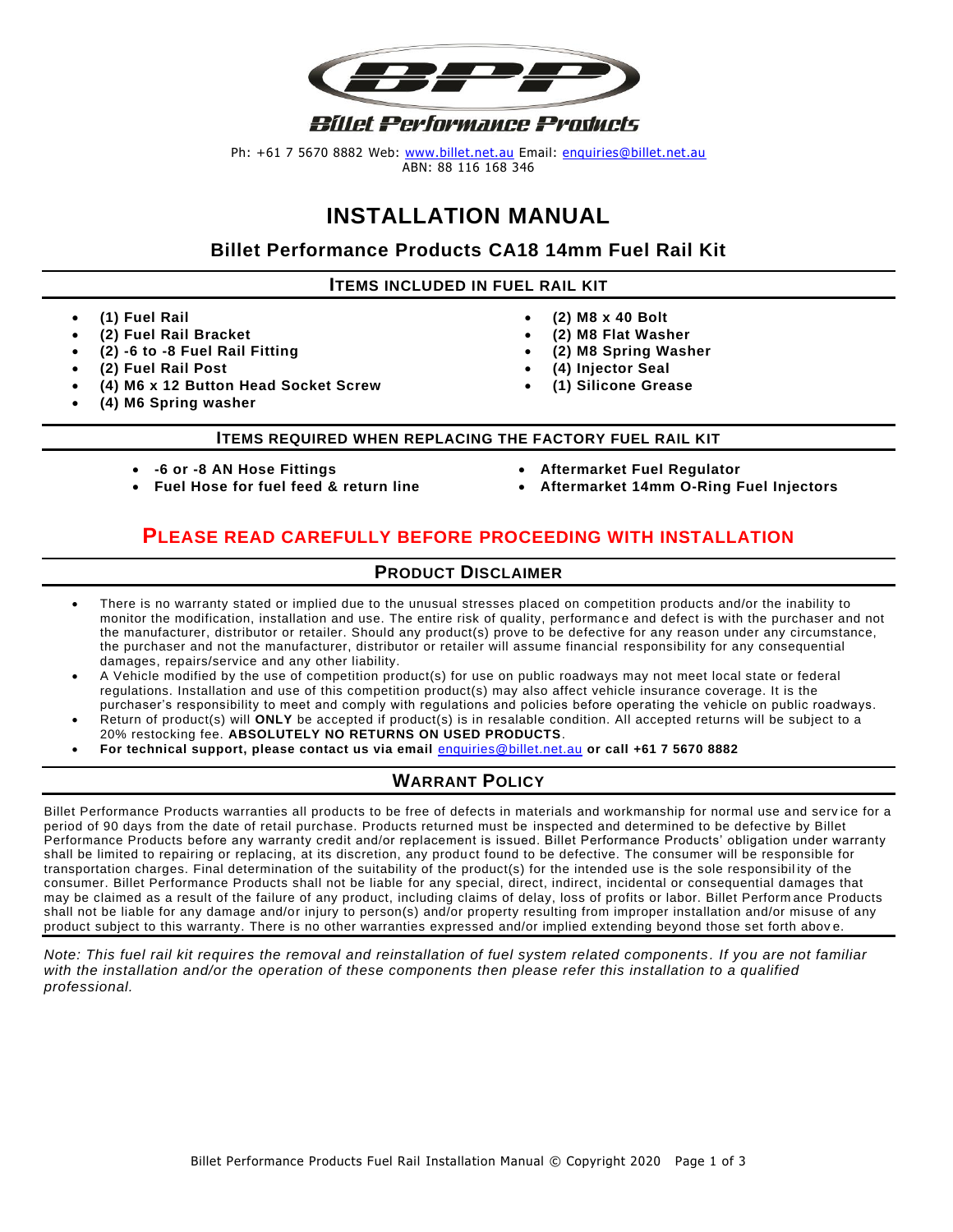## **WARNING!**

- **Always keep open flames and/or spark away from vehicle when removing and refitting fuel rail.**
- **Thoroughly clean your new Billet Performance Products fuel rail before installation.**
- **Be sure engine is off before you relieve the fuel pressure from vehicle.**

### **INSTALLATION INSTRUCTIONS**

### **Step 1: Removal**

- 1. Please refer to a factory service manual for the removal of the factory fuel rail.
- 2. Disconnect negative battery terminal before proceeding.
- 3. Clean the area around the fuel rail so that dirt cannot get into the engine.
- 4. Remove the fuel filter cap and undo banjo bolt on filter slightly to relieve all pressure.
- 5. Carefully disassemble the factory fuel rail.

### **Step 2: Assembling the Billet Performance Products Fuel Rail**

- 1. Install the -6 to -8 Fuel rail fitting supplied using a small amount of silicone grease to either end of the fuel rail (Fig 1 and 2).
- 2. Install left & right fuel rail brackets to fuel rail.
- 3. Install the aftermarket fuel injectors to fuel rail using a small amount of silicone grease supplied on injector o-rings.
- 4. Install the aftermarket fuel injectors to fuel rail using a small amount of silicone grease supplied on injector O-rings.
	- a. a. Aftermarket fuel injectors must be used. The Billet Performance Products fuel rail is designed for 60mm O-ring to O-ring injectors measured from inside to inside of O-ring. If the O-ring height on the injector being installed is different to this than the appropriate adaptor must be purchased.
	- b. Make sure the fuel injectors are properly seated in the Billet Performance Products fuel rail.

### **Step 3: Installation**

- 1. Install the Billet Performance Products fuel rail using the provided spacers and bolts.
	- a. Do not fully tighten the fuel rail until the fuel injectors are correctly seated into the intake manifold.
- 2. Tighten the mounting bolts.
	- a. Do not over tighten the bolts; doing so may cause damage to the fuel rail.
- 3. Install the fuel pressure regulator
	- a. An aftermarket fuel pressure regulator must be installed please consult a professional for options on aftermarket fuel pressure regulators.
- 4. Install the fuel feed and return line. Make sure that there is enough slack on the hoses to not place pressure on the fuel rail with engine movement.
- 5. Reconnect wiring harness and all connectors. Factory Connectors may need to be changed to suit injectors.
- 6. Connect the negative battery terminal.
- 7. Turn the ignition switch to the on position for approximately two seconds and turn the ignition switch to the off position. **DO NOT ATTEMPT TO START ENGINE**.
	- a. Repeat this procedure three times, and then check all components that were removed during installation for any signs of fuel leakage.
	- b. **Check all fittings for leaks**
	- c. If there are signs of leakage, you **MUST** correct the leak before proceeding.
	- d. **If larger and/or aftermarket injectors are being fitted ensure vehicle ECU has been adjusted to suit before attempting to start vehicle.**
- 8. If there are no signs of leakage, then start engine and again check for leaks.